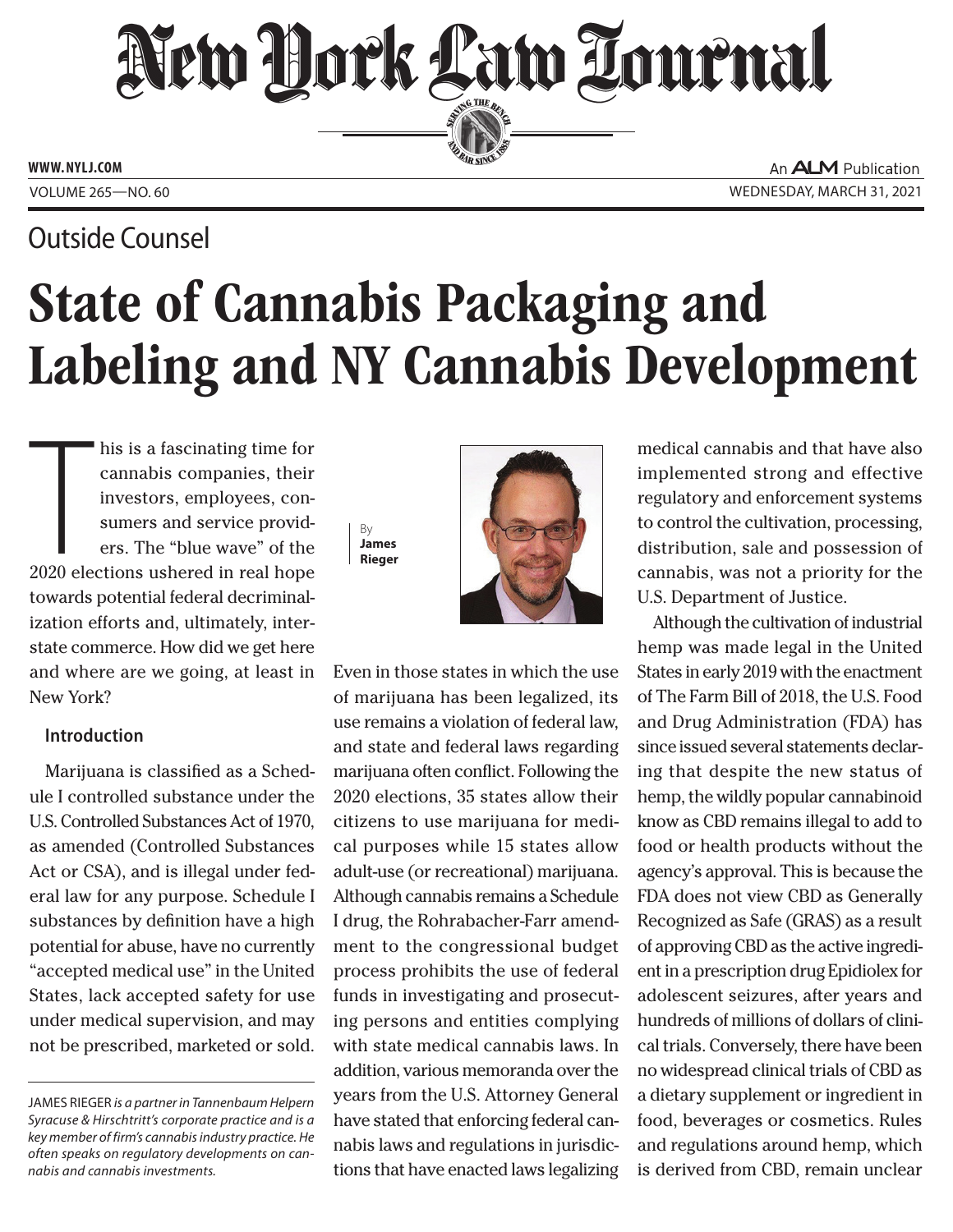and the FDA had been expected to provide further guidance for over a year. To the industry's chagrin, a proposed FDA enforcement policy relating to CBD which had been submitted to the Trump Office of Management and Budget, the contents of which remain unknown, was withdrawn in the early days of the Biden administration.

#### **Cannabis Packaging And Labeling**

While the FDA considers adding CBD to the food supply or for use in dietary supplements to be illegal, the federal enforcement against CBD companies to date has been solely limited to those making unproven health or disease claims on their packaging or in their advertising. The FDA has sent dozens of cease and desist letter to companies alleging their products alleviate pain, chronic fatigue or treat various diseases. The U.S. Federal Trade Commission recently completed Operation CBDeceit in which it handed out fines from \$20,000 to \$85,000 for similar unproven assertions about CBD's efficacy on various human conditions.

Marijuana companies cannot register any U.S. federal trademarks for their cannabis products. Recent guidance has opened the door to CBD related trademarks however. As a result, cannabis companies, while able to secure state trademark protection in many instances, likely will be unable to protect their cannabis product trademarks beyond the geographic areas in which they conduct business, thus inhibiting the creation of true national brands.

Advertising is extremely challenging as §843 of the CSA prohibits persons



instrumentalities used or useful in the transmission of writing, signs, signals, pictures, or sounds of all kinds and includes mail, telephone, wire, radio, and all other communications") to market Schedule I drugs. Persons are similarly prohibited from knowingly or intentionally using the internet to "advertise the sale of, or to offer to sell, distribute, or dispense" controlled substances. Social media platforms, such as Facebook, Yelp and Twitter have routinely shut down any attempts at cannabis advertising. The U.S. Postal Service takes the position that "advertisements for the sale of marijuana are non-mailable." Cannabis companies have resulted to using billboard advertising at a rate ten times that of other consumer packaged goods companies. Cannabis companies can gain a marketing edge by growing their hemp using certified organic practices or sustainable farming, or applying for one of the growing number or quality and purity certifications available from trade and testing groups.

Indiana in 2018 went to the forefront of CBD packaging and labeling standards by becoming the first state to require QR codes on all packages which links to a website showing batch numbers, licenses, dosage and serving size, quantity of cannabinoids, growing region, the lab where testing was conducted and good manufacturing information. Several other states have followed suit.

In the fall of 2020, New York proposed adding Part 1005 to Title 10 (Health) of the Official Compilation of Codes, Rules and Regulations to set up a comprehensive framework for regulating CBD and effectively usurp the FDA's position that CBD cannot be added to the food supply, used in cosmetics or as a dietary supplement in New York. The comment period has expired and New York can be expected to enact final regulations shortly with respect to the processing and retail sale of cannabinoid hemp in the state. New York's proposed rules start with the FDA's regulations for dietary supplement packaging and labeling and adds to them. For instance, New York